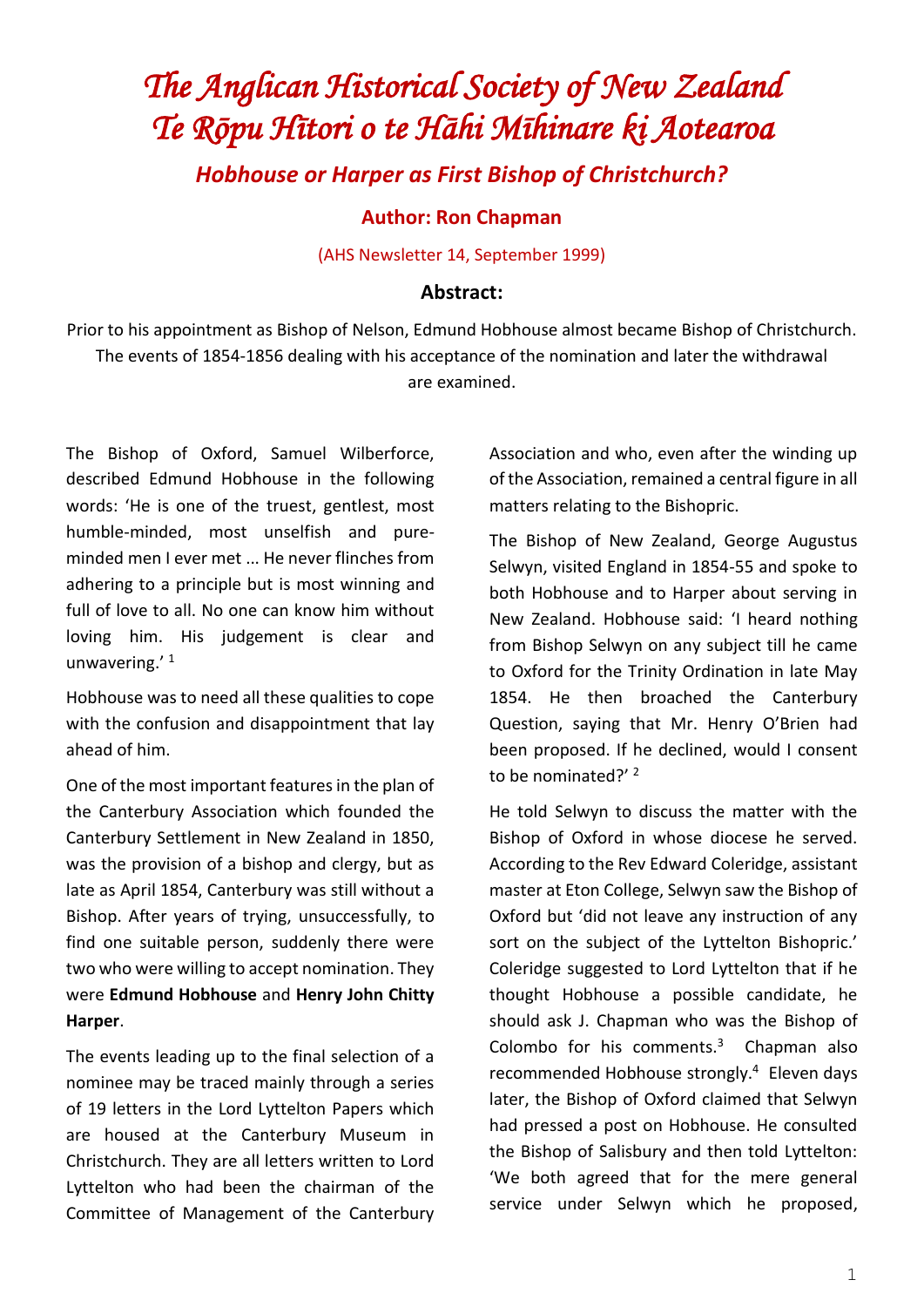Hobhouse ought not to give up so very useful a post as he fills at Oxford, but that if the call were to the Episcopate he ought to go.'<sup>5</sup>

On receiving this information, Lyttelton appears to have written to Hobhouse asking him if he would accept nomination as bishop.

In reply, Hobhouse said: 'I will abide by the Bishop of Oxford's decision. He can judge, and I cannot, whether it is best for the Church, that I should work in my present sphere, or in a new one. He refused the Bishop of New Zealand's first request for my services, because it asked for no definite post, but I believe, that he would not have refused them, had they been asked specifically for the See of Lyttelton. If you know His Lordship's mind, you may feel at liberty to proceed accordingly.' 6

Following this, the Bishop of Oxford wrote again to Lyttelton: 'I dare not refuse E. Hobhouse to the work of a Bishop in New Zealand because I believe him to be eminently fit for laying there the foundations of the Church.'<sup>7</sup>

The Bishop of Colombo wrote to Lyttelton on 5 March 1856: 'Having been at Oxford for a few days with Hobhouse, I must tell you how thankful I am that he is now nominated to the very responsible charge of the Chief Pastorate in your cherished colony.' 8

It is clear that Lyttelton, Wilberforce, Chapman, and Hobhouse all considered that the nomination had been finalised. Meanwhile, in the Canterbury Settlement an event had taken place that was to cause confusion and misunderstanding. Early in November 1855 Bishop Selwyn, accompanied by the Rev John Coleridge Patteson, and one of Harper's sons, had attended meetings of clergy and laity at Lyttelton and at Christchurch.

According to Henry Sewell, who had been sent out to wind up the affairs of the Canterbury Association, Selwyn said, 'I know if you ask Mr. Harper he will accept, and I recommend him.'<sup>9</sup>

The Lyttelton Times report of the Lyttelton meeting makes no mention of Hobhouse, but records that both Selwyn and Patteson spoke in favour of Harper and that the third resolution passed at that meeting stated: 'That it would greatly promote the interests of the church in this Province, if the Rev. Henry Harper should be appointed to the bishopric of Christchurch, but that if any difficulties should occur to prevent his appointment, they would thankfully accept any person who might be approved of by the authorities in England, acting in communication with the confidential friends of the Bishop of New Zealand.' 10

James Edward FitzGerald was Superintendent of Canterbury at this time. On 11 November, which was after the meetings had taken place, he wrote to his close friend John Robert Godley, who had been the Canterbury Association's Chief Agent in Canterbury from 1849-52: 'I wanted to write to you about the Bishop's visit and the Governor's visit. I hope you will get Hobhouse sent out before you get our resolutions here about Harper. The reason we passed that resolution was that the Bishop of New Zealand said Mr. Harper was the only suitable man he met in England who would positively come out. He spoke in the highest terms of Hobhouse but did not say positively that we could depend on him coming out. But still I hope you will have sent Hobhouse.' 11

A month before the meetings, Robert Sewell of Radley College near Abingdon, told Lord Lyttelton that his brother Henry had reported from the Canterbury settlement that Hobhouse's name was being mentioned in New Zealand as a possible bishop. <sup>12</sup> It is possible that Hobhouse's name may have been mentioned at the Christchurch meeting, but if the newspaper report is accurate, it was not mentioned at the Lyttelton meeting.

News of the Canterbury meetings and the petition reached England early in 1856.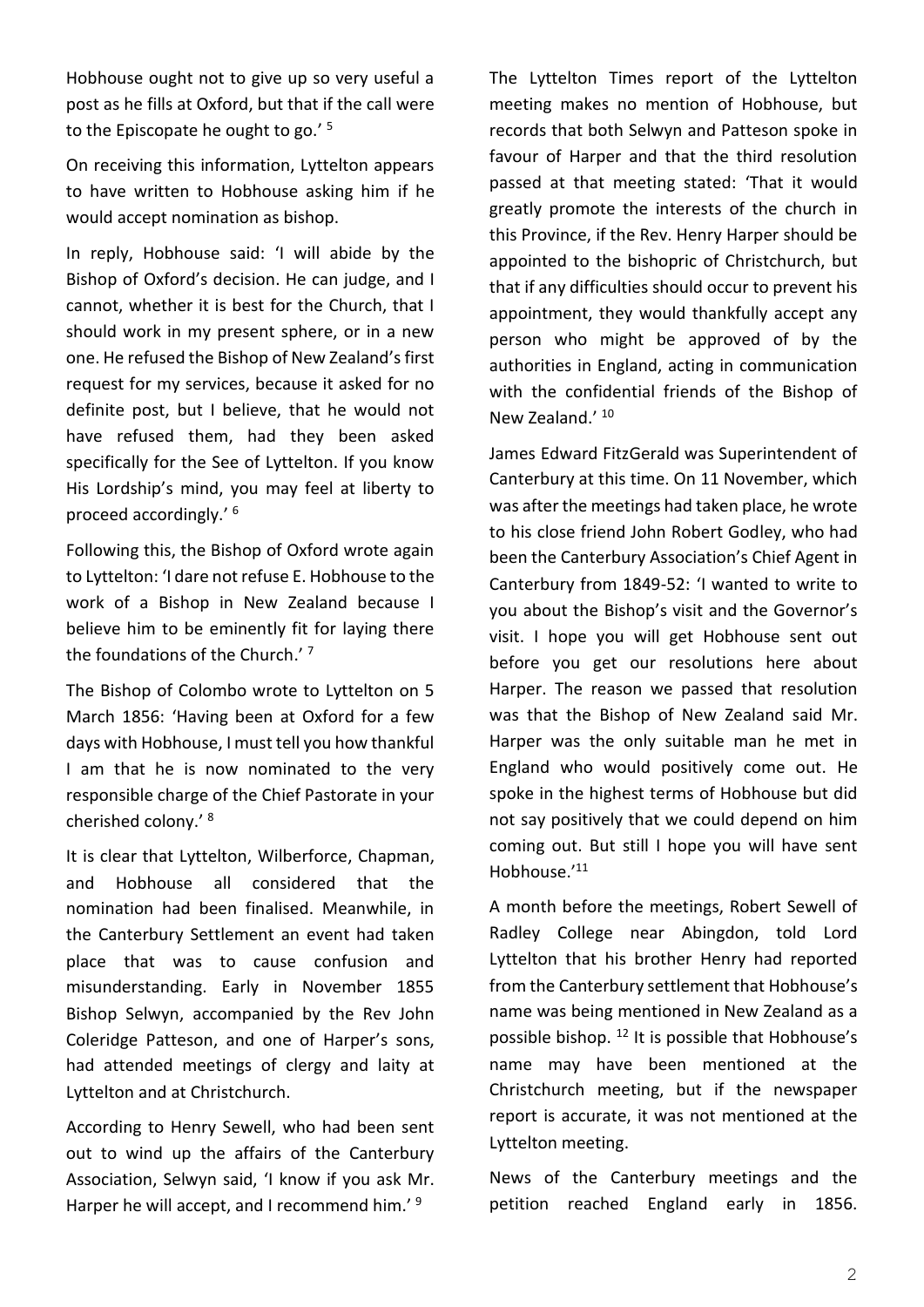Hobhouse was informed of this by Lyttelton and in reply wrote: 'I have written to Mr. Harper desiring him to put all delicacy towards me out of the question and expressing the hope that he will be able to accept the Appointment … I think it is important that every effort should be made to give effect to the preference expressed in the united voice of the Clergy and Laity of the Colony … I shall most contently stay with my English Postn.' 13

At this stage Hobhouse appears to have withdrawn his acceptance of nomination.

Lyttelton also informed the Rev Edward Coleridge about the Canterbury petition and he replied: 'Sure I am however, that the Bishop [Selwyn] would greatly desire to have Harper as Bishop of Lyttelton, and that he would be a better man in all respects for the situation than Hobhouse, although he would have been a very good appointment.' 14

Harper received word of the petition directly from Selwyn. He informed Lyttelton on 1 April: 'If in your opinion and that of others who have taken part in the nomination of Mr. Hobhouse, matters have gone so far as to render it desirable that he should be appointed to the Bishopric, I am ready to decline it. If, however, this should not be the case, I am prepared to take the proposal into my serious consideration.' 15

A letter from Archdeacon Abraham in Auckland was received by Hobhouse and he sent it to Lyttelton on 2 April, but this did not make the situation any clearer. Hobhouse wrote: 'The next letter from G.A.NZ will, I doubt not, throw some light on his apparent change of mind. Till that comes to hand we must suspend all judgement' 16

On 4 April the Bishop of Oxford who was still in favour of Hobhouse as Bishop, offered his explanation for Selwyn's apparent change of mind: 'I presume Selwyn thought I had decided against Hobhouse for bishop at Chch instead of as a mere unattached chaplain and so took Harper as the best second man.'<sup>17</sup>

Harper agreed with Lord Lyttelton, that when Selwyn went to the meetings at Canterbury, he thought that Hobhouse had declined the Bishopric. Yet Harper had some doubt where he stood in the matter: 'I am not quite satisfied that it is altogether open to me to consider the offer of the meetings. If I do not mistake, the Bishop's communication with Mr. Hobhouse on the subject of the Bishopric was subsequent to that which he had with myself in the beginning of August 1854 and which was brought to an apparent close, on Sept 1st of the same year.' 18

Because of his uncertainty, Harper laid the whole case before the Bishop of Oxford whom he believed knew what Selwyn had proposed to Hobhouse.

Hobhouse once again said that he would write to Harper begging him to consider the choice as quite open to him, but if he did not feel free to do this, the matter should go to arbitration. On 19 April, Harper had almost decided to accept nomination and four days later when he received a letter from the Bishop of Oxford, he informed Lyttelton: 'I enclose the Bishop of Oxford's letter, and I beg to signify to your Lordship that I am desirous of accepting the Bishopric of Christchurch, and I hope I am not doing wrong in requesting your Lordship to take the necessary steps to obtain from the Archbishop of Canterbury and the Colonial Secretary their sanction to my appointment.'  $19$ 

Harper was consecrated at Lambeth Palace, travelled out to Canterbury with his family and was installed as the first Bishop of Christchurch on Christmas Day 1856 at St Michael and All Angels.

Who was to blame for the confusion and misunderstandings? Some blamed Selwyn for changing his mind, but Hobhouse showing great charity, told Lyttelton: 'For it matters very little to the Church at large, whether I am charged with fickleness or self-sparing - but it is of great moment that so important a name as GANZ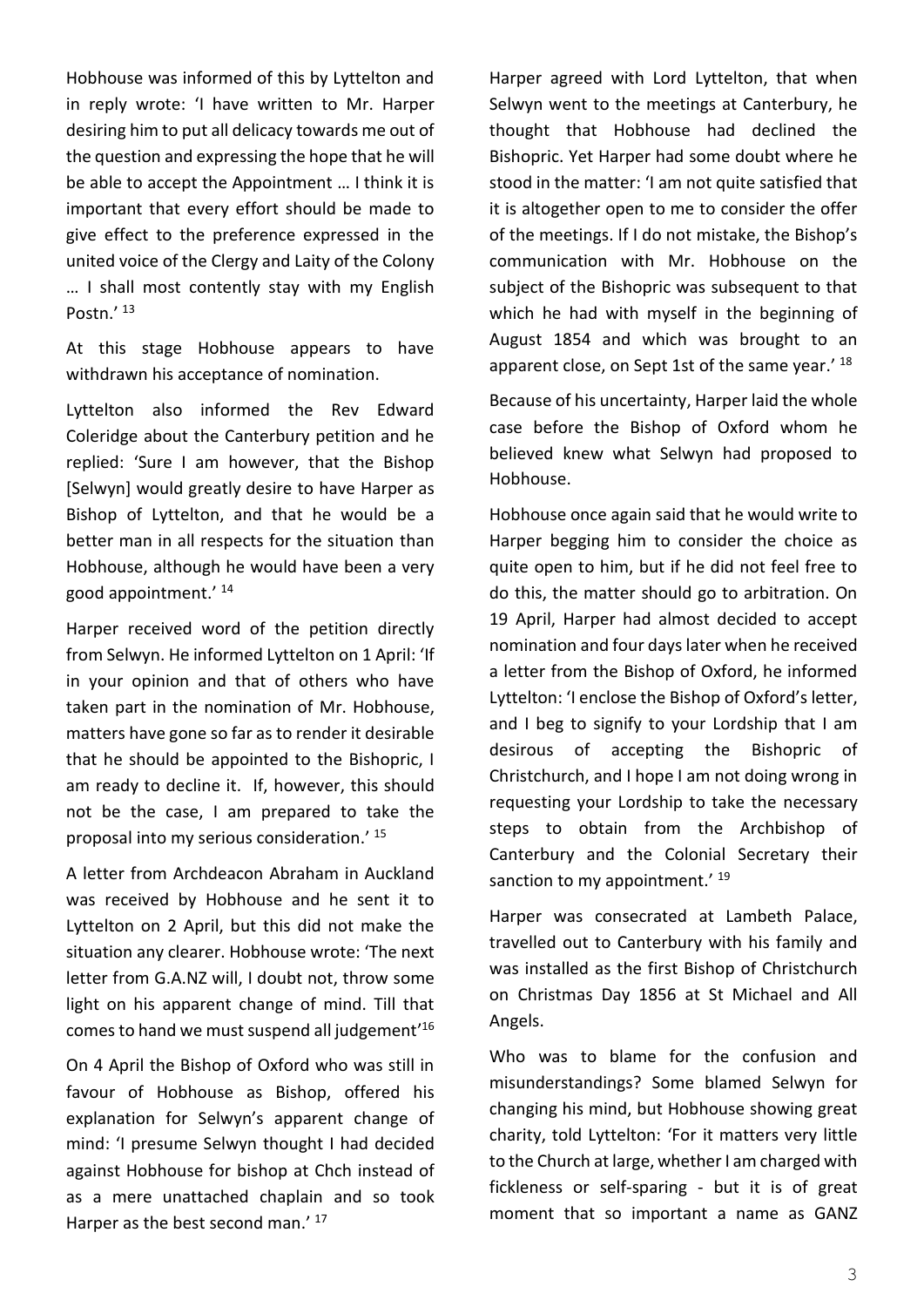should be quite unblemished … The matter has resolved itself simply into a misapprehension then of the results of our conference at Richmond March '55 and there it must rest.' <sup>20</sup>

Sir John Patteson who was a judge, a trustee of the Canterbury Bishopric Fund and the father of the Rev J. C. Patteson who later became Bishop of Melanesia, was of the opinion also that when Selwyn went to the Canterbury meetings, he had no idea that Lyttelton and others had nominated Hobhouse. He based this view on a letter he had received from his son from which he quoted briefly: 'Nov 7 [1855] - Up till past one this morning looking over Canterbury papers with the Bishop. I think he will manage to get Mr. Harper to be the Bishop - but don't mention this. I am to communicate with Hobhouse of Merton, offering him in fact the Archdeaconry of Nelson - keep this quiet also.'

It was discovered later that both Hobhouse and Charles John Abraham, Archdeacon of Waitemata, and later first bishop of Wellington, had written to Selwyn on the subject of the nomination.

The judge said that he had written also to his son earlier in 1855 mentioning Hobhouse's name, but that this letter may have been lost at sea and the son did not receive it.

Sir John concluded: 'I argue from this that Bishop Selwyn had not heard from Abraham when he spoke of Harper at Canterbury and had not received the second letter from Hobhouse. Very possibly he had found out his misconstruction of Hobhouse's first letter, and as he had proposed Harper (as you now inform me) in the first instance, had on the removal of the obstacle as to endowment at once mentioned his name at Canterbury, but this is only my conjecture.'  $21$ 

The details of the letters by Abraham and Hobhouse to Selwyn are not known, but there is little doubt that the whole affair would not have occurred if both the Bishop of Oxford and Bishop Selwyn had been more specific about what was being offered to Hobhouse.

## **Acknowledgement**

I am grateful to Jo-Anne Smith *Curator of Manuscripts, Canterbury Museum*, for her help and advice, and to the *Canterbury Museum* for permission to quote from the *Lord Lyttelton Papers* and from the *John Robert Godley Papers*.

GP = John Robert Godley Papers. LP = Lord Lyttelton Papers Folder 12.

## **Endnotes**

<sup>1</sup> Bishop of Oxford to Lord Lyttelton: 10.1.56 LP - item 304.

<sup>2</sup> E Hobhouse to Lord Lyttelton: 9.4.56 LP - item 322.

<sup>&</sup>lt;sup>3</sup> E Coleridge to Lord Lyttelton: 7.1.56 LP - item 302.

<sup>4</sup> Bishop of Colombo to Lord Lyttelton: 10.1.56 LP - item 305.

<sup>5</sup> Bishop of Oxford to Lord Lyttelton: 21.1.56 LP - item 308.

 $6$  E Hobhouse to Lord Lyttelton: 25.1.56 LP - item 309.

<sup>7</sup> Bishop of Oxford to Lord Lyttelton: 2.2.56 LP - item 311.

 $8$  Bishop of Columba to Lord Lyttelton: 5.3.56 LP – item 312.

<sup>9</sup> *The Journal of Henry Sewell 1853-7,* ed W. David McIntyre, Vol II, p.270, Whitcoulls, 1980.